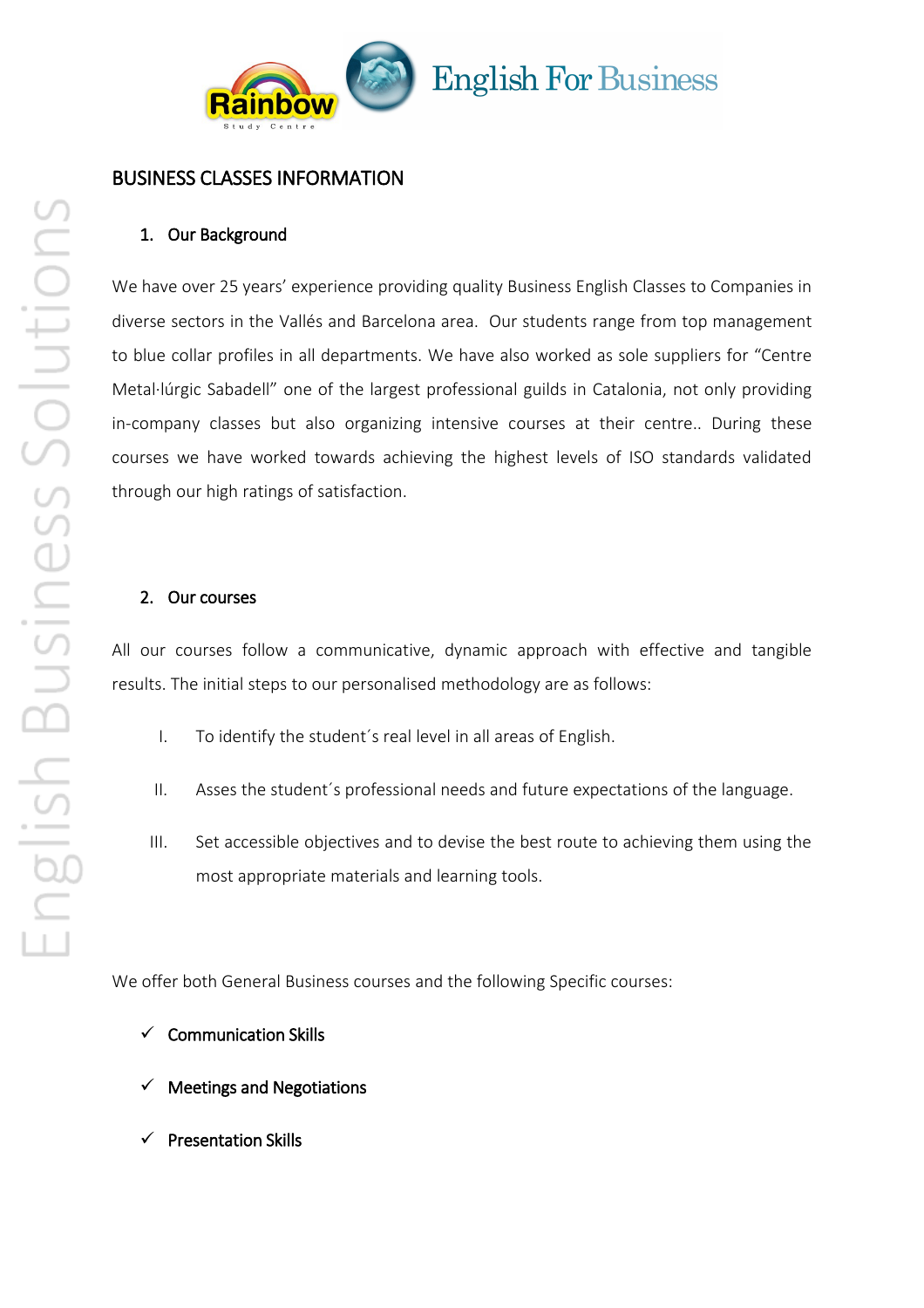

# **English For Business**

#### New

This year we are proud to present a new course devised around the well acclaimed and inspiring "Ted Talks". Drawing from an unparalleled source of authentic language input the aim of this course is to enable students to express themselves powerfully and proficiently in their presentations and to encourage discussion and critical thinking.



## 3. Qualifications

As an Official Cambridge Exam Preparation Centre we prepare and submit students not only for Business qualifications such as BULATS but also for IELTS and Cambridge KET; PET; First; Advanced and Proficiency, where we are proud to announce 100% pass rate (Official results available on request).

### 4. Our clientele

Some of our clients are included in the following list which is also a reflection of our wide range of experience in diverse business sectors:

- $\checkmark$  Mitusbishi Electric
- $\checkmark$  AEG
- $\checkmark$  Hospital Parc Taulí (Sabadell)
- $\checkmark$  Hospital de Granollers
- Voss S.A
- $\checkmark$  Sorsa S.A
- $\checkmark$  Markem Imaje S.A
- $\checkmark$  Datopack S.A
- $\checkmark$  Diversey S:A
- $\checkmark$  Lenze S.A
- $\checkmark$  Comelta S.A
- Johnson Controls Group
- $\checkmark$  Viastore S.A
- $\checkmark$  Telstar
	- $\checkmark$  Pepe Jeans